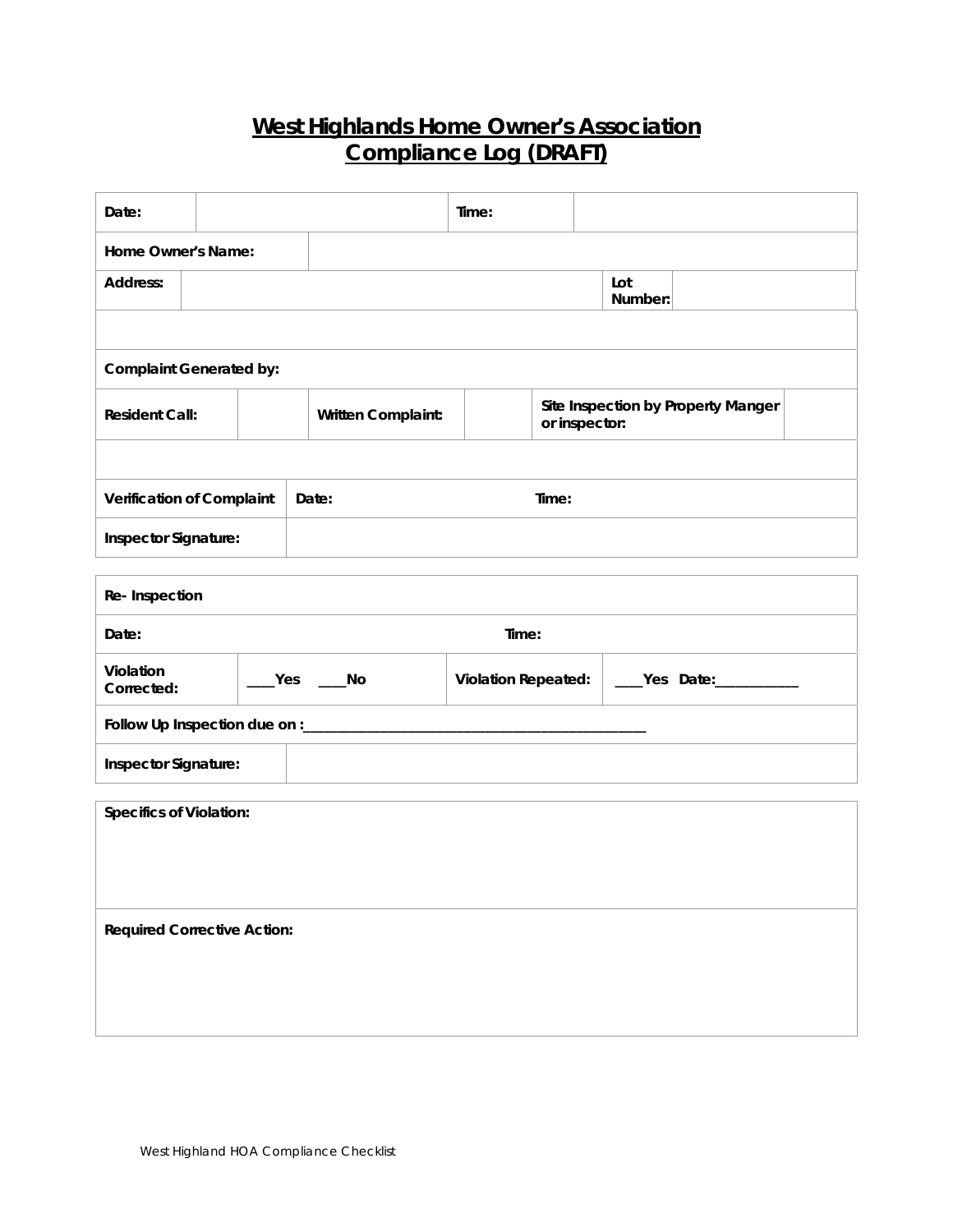| <b>Stre</b><br>.<br>___ |  |
|-------------------------|--|
|                         |  |

**Date: \_\_\_\_\_\_\_\_\_\_\_\_\_\_\_\_\_\_\_\_\_\_\_ Time: \_\_\_\_\_\_\_\_\_\_\_\_\_\_\_\_\_\_\_\_\_\_\_\_\_\_\_\_\_\_\_\_\_\_\_\_\_\_\_\_\_\_\_** 

## West Highland HOA Compliance Checklist

| <b>FEATURE</b>                      | <b>VIOLATION</b> | <b>CORRECTIVE ACTION</b> |  |  |  |  |
|-------------------------------------|------------------|--------------------------|--|--|--|--|
| Doors and Windows:                  |                  |                          |  |  |  |  |
| Front door                          |                  |                          |  |  |  |  |
| Front screen door                   |                  |                          |  |  |  |  |
| Back door                           |                  |                          |  |  |  |  |
| Back screen door                    |                  |                          |  |  |  |  |
| Screen and storm windows            |                  |                          |  |  |  |  |
| Glass and frames                    |                  |                          |  |  |  |  |
| Window Covering/treatment           |                  |                          |  |  |  |  |
| <b>Exterior of Home</b>             |                  |                          |  |  |  |  |
| Siding/brick, etc.                  |                  |                          |  |  |  |  |
| Exterior Paint /Trim                |                  |                          |  |  |  |  |
| Decorations/Plants                  |                  |                          |  |  |  |  |
| Patios/Decks/Porches                |                  |                          |  |  |  |  |
| Fences                              |                  |                          |  |  |  |  |
| Retaining/Barrier Walls             |                  |                          |  |  |  |  |
| <b>House Numbers</b>                |                  |                          |  |  |  |  |
| Mailbox                             |                  |                          |  |  |  |  |
| Roof and flashing                   |                  |                          |  |  |  |  |
| Chimney                             |                  |                          |  |  |  |  |
| Gutters                             |                  |                          |  |  |  |  |
| Eaves                               |                  |                          |  |  |  |  |
| Driveway                            |                  |                          |  |  |  |  |
| Shed/ Outbuilding/Tool Storage      |                  |                          |  |  |  |  |
| Garage/ Parking                     |                  |                          |  |  |  |  |
| Garage Doors                        |                  |                          |  |  |  |  |
| Drive Ways                          |                  |                          |  |  |  |  |
| Walk Ways                           |                  |                          |  |  |  |  |
| <b>Stairs</b>                       |                  |                          |  |  |  |  |
| A/C Unit                            |                  |                          |  |  |  |  |
| Skylights/Solar Panels              |                  |                          |  |  |  |  |
| Pools/Hot Tubs                      |                  |                          |  |  |  |  |
| <b>Exterior Changes</b>             |                  |                          |  |  |  |  |
| Additions to Structure              |                  |                          |  |  |  |  |
| Fence Installation/Replacement      |                  |                          |  |  |  |  |
| Roof Replacement                    |                  |                          |  |  |  |  |
| Landscape Modification/Installation |                  |                          |  |  |  |  |
| Pool/Water Feature Installation     |                  |                          |  |  |  |  |
|                                     |                  |                          |  |  |  |  |